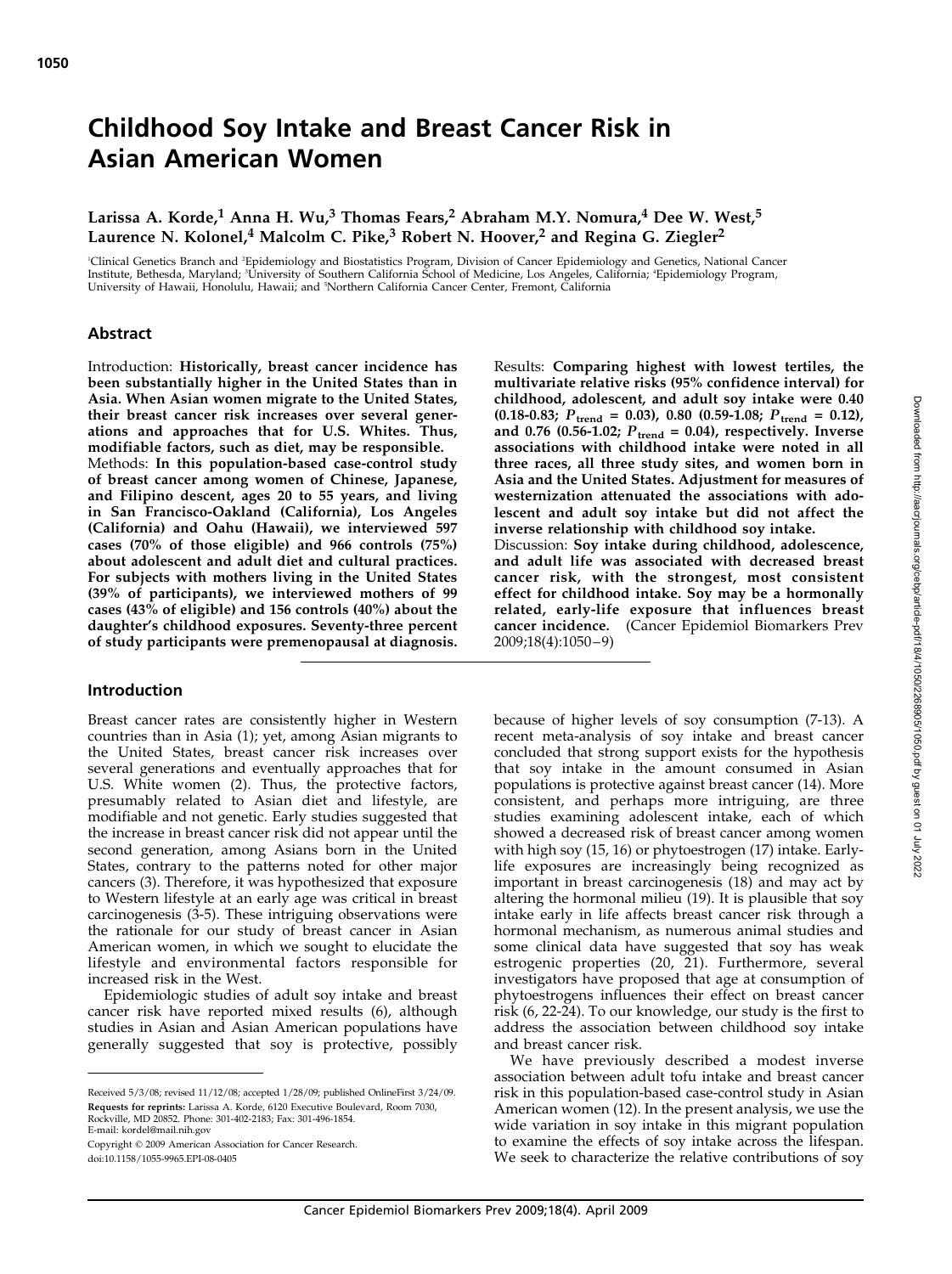intake during childhood, adolescence, and adulthood and to evaluate whether soy is itself protective or merely an indicator of other Asian lifestyles that reduce breast cancer risk.

## Materials and Methods

Study Design and Subjects. The design of our population-based case-control study of breast cancer in Asian American women has been described in detail previously (2, 25-27). Briefly, eligible cases were all women of Chinese, Japanese, or Filipino descent diagnosed with histologically confirmed, first primary breast cancer at ages 20 to 55 years in the Los Angeles County Metropolitan Statistical Area, the San Francisco-Oakland Metropolitan Statistical Area, or Oahu, Hawaii between April 1, 1983 and June 30, 1987. Older women were excluded because we wished to interview the mothers of the subjects, to the extent possible, about the childhood exposures of the subjects.

Potential controls at the two California study sites were selected by random-digit dialing and frequency matched to the expected case distribution on study site, ethnicity, and year of birth (in 5-year groups) using a ratio of 2:1 whenever possible. The households selected by random-digit dialing as potential sources of controls were first screened to determine the ethnicity and age range of all females receiving phone calls at that number. A total of 18,680 households were contacted in Los Angeles and 15,265 households in San Francisco-Oakland. The response rate for the screening interview, after successive calls if necessary, was 92% in Los Angeles and 91% in San Francisco-Oakland. Nonresponding households either could not be contacted after successive attempts or refused to complete the household census. All women who received phone calls at a selected phone number and were of the correct age and ethnicity were considered eligible for the study, and controls were randomly selected from the pool of eligible women. Potential controls from Oahu were selected through the Hawaii Health Surveillance Program, which annually samples households in the State, and were individually matched to eligible cases on age (in 5-year groups) and ethnicity in a 2:1 ratio whenever possible.

To be eligible for the study, cases and controls had to be at least 50% Chinese, Japanese, or Filipino or at least 50% a mixture of these ethnicities. Approximately 94% of cases and 96% of controls considered themselves to be of a single ethnicity (Chinese, Japanese, or Filipino).

Of 852 eligible cases, 597 ( $70\%$ ) participated; of 1,287 eligible controls, 966 (75%) participated. Participation rates were similar for the three races and three study sites (2).

To collect additional information about childhood exposures, we attempted to interview participants' mothers who were alive and living in the United States. For the cases and controls, respectively, 43% and 36% of the mothers had died and 19% and 25% lived outside of the United States. Therefore, the mothers of 233 cases and 379 controls (39% of all participants) were eligible for interview. Of the eligible mothers, 99 mothers of cases (43% of those eligible) and 156 mothers of controls (40% of those eligible) were successfully interviewed. The major reasons for nonparticipation were the daughter not consenting for her mother to be contacted (33% of cases and 38% of controls), maternal language problems (10% of cases and 7% of controls), and the mother refusing to participate (6% of cases and 6% of controls).

Exposure Assessment. Cases and controls were interviewed in their homes by trained staff using structured questionnaires. Mothers were interviewed by telephone, also with structured questionnaires. Each interview was conducted in the language chosen by the person being interviewed.

The subject interview elicited information on race, residential history, birthplace of parents and grandparents, medical and family history, menstrual and reproductive history, anthropometry, diet during adolescent and adult life, and cultural and religious practices during adolescent and adult life. Usual dietary patterns during adolescent and adult life were each assessed using 65-item, ethnicity-specific food frequency questionnaires as described previously (12). Frequency of intake was recorded in times per day, week, month, or year, whichever timeframe was most convenient for the food item and respondent. Usual portion size was not assessed. Adolescence was defined as ages 12 to 19 years; adult life was defined as beginning at age 20 years and excluding the most recent 3 years. If changes in diet had occurred during either interval, usual intake was asked for the longest period of stable diet. For adult diet, 90% of subjects reported a stable dietary pattern for  $\geq 10$  years. The mean number of years of a stable diet during adulthood was 19 years. For adolescent diet, 91% reported a stable diet for at least 4 years of the 7-year period. The mean number of years of a stable diet during adolescence was 6.6 years.

The interview for mothers was similar and used the same food frequency and cultural and religious practices questions as the subject interview. Mothers were asked about their daughter's diet and family lifestyle during her childhood (ages 5-11 years). If childhood diet had changed, usual intake was asked for the longest period of stable diet. More than 95% of mothers reported that their daughter had a stable diet during these 7 years.

For Chinese American and Filipino American participants, soy intake was based on the usual frequency of intake of ''a tofu dish made with any fresh, dried, or deep-fried tofu product.'' For Japanese American participants, soy intake was based on a weighted sum of usual frequencies of intake of tofu, miso (soybean paste) soup, and natto (fermented soy bean; ref. 12). Food frequency interviews without answers to  $\geq 20\%$  of the questions were excluded from analysis, including 5 reports for childhood diet, 45 reports for adolescent diet, and 10 reports for adult diet. Values for missing food frequencies were imputed by two methods. If a respondent indicated that she (or her daughter) ate a certain food, but she did not know how often, the median of nonzero responses for that food was imputed (on average, 1% of subjects for adult and adolescent diet and 4% of mothers for childhood diet). If a respondent did not know whether a certain food was consumed, the median of all responses, including zero responses, for that food was imputed (on average, 0.5% of subjects for adult and adolescent diet and 1% of mothers for childhood diet). The medians for imputation were calculated separately for childhood, adolescent, and adult diet and for each ethnicity.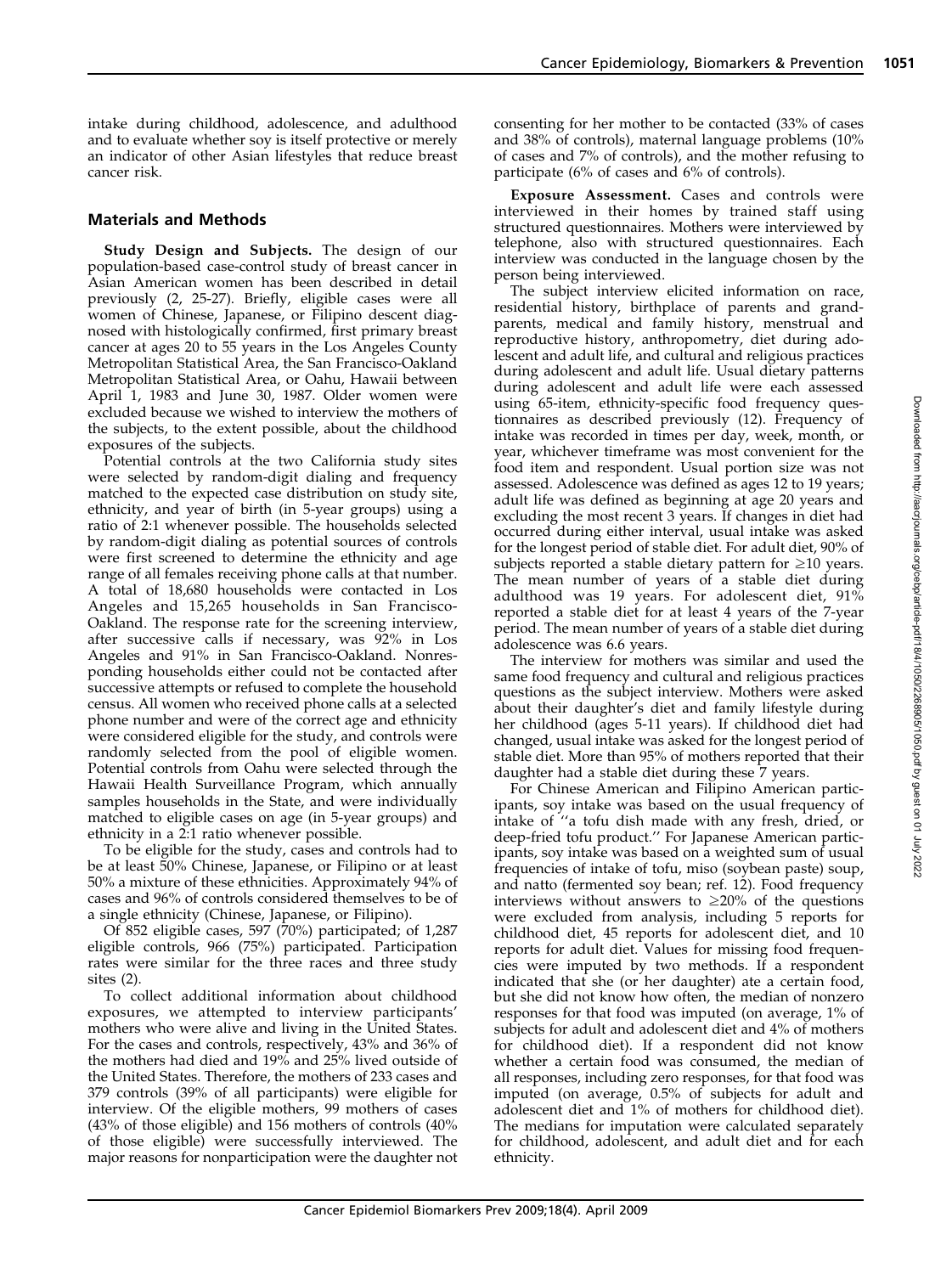Statistical Methods. All statistical analyses were done using SAS (version 9.13). We used  $\chi^2$  tests to compare the distributions for matching variables and accepted breast cancer risk factors in cases and controls and in mothers who were and were not interviewed. Correlations between soy intake during childhood, adolescence, and adulthood were expressed as Spearman correlation coefficients for continuous forms of the variables.

Relative risks (RR) for breast cancer, as estimated by odds ratios, and 95% confidence intervals (95% CI) were calculated using unconditional logistic regression. Key results were also analyzed using conditional regression, which produced similar results. Soy intake was stratified as tertiles, based on the frequency distribution of intake among controls in each period, and the lowest tertile of intake was used as the reference category. P values for trend were calculated by assigning to each tertile the median value of soy intake for all subjects in the tertile.

For each period, confounding of the soy-breast cancer association was assessed by adding singly each potential breast cancer risk factor (age at menarche, age at first live birth, parity, menopausal status at diagnosis, personal history of benign breast disease, first- or second-degree family history of breast cancer) to a logistic regression model containing the matching variables used in the study design [race (Chinese, Japanese, Filipino), study area (Los Angeles Metropolitan Statistical Area; San Francisco-Oakland Metropolitan Statistical Area; Oahu, HI), and age at diagnosis (20-39, 40-44, 45-49,  $\geq$ 50 years)]. Age at diagnosis was collapsed into four strata because this simplification of the model gave substantively the same results as including age at diagnosis stratified into 5-year age groups. Any variable that altered the risk estimate by  $\geq$ 10% for childhood, adolescent, or adult soy intake was considered a confounder and included in the models for all three periods. Only age at first live birth and parity were confounders by this criterion. Two multivariate models for the associations between soy intake and breast cancer are presented. The simplified model includes study design matching variables and a variable combining parity and age at first live birth. The fully adjusted model, presented unless otherwise specified, also includes age at menarche, menopausal status at diagnosis, family history of breast cancer, and personal history of benign breast disease.

We examined effect modification of the soy-breast cancer association for each of the three periods using stratified analyses and logistic regression models which included interaction terms for soy intake and the variable of interest.

For analysis of Western versus Asian lifestyle, multiple measures of acculturation were used. To mirror the analysis of soy intake, cultural and lifestyle variables were derived from the mother's interview for the childhood period and from the subject's interview for the adolescent and adult periods. For each regression model, the most ''Western'' practice (Western religion and English language) was used as the reference category. We adjusted soy intake during each period for individual cultural and lifestyle variables and, in addition, for migration history, which was shown previously to be a strong predictor of breast cancer risk in this migrant population and integrated various determinants of acculturation (2). Migration history was characterized by a composite variable that included birthplace of subject, birthplace of all four grandparents, and the total number of years lived in the West.

## Results

Participant characteristics are presented in Table 1. Among all participants, as well as those whose mothers were interviewed, cases were more likely to be nulliparous or older (ages  $\geq$ 21 years) at the birth of their first child, less likely to have multiple births, and more likely to report a family history of breast cancer and a personal history of benign breast disease. Only mothers who were alive and living in the United States were eligible for interview. Therefore, the subset of women whose mothers were interviewed, when compared with the women whose mothers were not interviewed, were younger at diagnosis (median age, 40 and 46 ages, respectively) and more likely to be premenopausal  $(88\%$  versus  $69\%$ ; Table 1). The women whose mothers were interviewed were also more likely to be Japanese and less likely to be Filipino. They were younger at menarche (mean, 12.3 versus 13.2 years), had fewer live births (mean, 1.7 versus 2.2), and were more likely to have a personal history of benign breast disease. After adjustment for age and place of birth of the study subject, which influenced whether we attempted to contact the mother, only age at menarche and history of benign breast disease remained significantly different.

Frequency of soy intake during adolescence and adulthood, both reported by the subject, were moderately correlated ( $r = 0.64$ ). The correlation was somewhat weaker ( $r = 0.43$ ) for childhood intake (reported by mother) and adolescent intake and substantially weaker  $(r = 0.28)$  for childhood and adult intake. The estimated frequency of soy intake was highest during adolescence (among controls, mean, 1.7 times a week), intermediate during childhood (mean, 1.3 times a week), and lowest during adulthood (mean, 1.2 times a week). Soy intake was lower in the subset of women for whom mothers were interviewed (mean adult soy intake, 0.8 times a week; mean adolescent soy intake, 1.1 times a week) but still greater than that reported in the literature for non-Asian women living in California (28).

Increasing soy intake during childhood, adolescence, and adulthood were each associated with decreased risk of breast cancer (Table 2). The inverse relationship was strongest for childhood soy intake (RR for highest tertile relative to lowest, 0.40; 95% CI, 0.18-0.83;  $\vec{P}_{\text{trend}} = 0.03$ ) but approached statistical significance for adolescent soy intake (RR, 0.80; 95% CI, 0.59-1.08;  $P_{\text{trend}} = 0.12$ ) and reached statistical significance for adult soy intake (RR, 0.76; 95% CI, 0.56-1.02;  $P_{\text{trend}} = 0.04$ ). For each of the three periods, comparing extremes of soy intake by stratifying intake into quartiles or hexiles did not strengthen the association (data not shown).

Analyses using the same absolute cut points to categorize soy intake in all three periods (low,  $0$  to <1 times a week; medium,  $1$  to  $<$ 1.5 times a week; and high,  $\geq$ 1.5 times a week) yielded similar results to those based on period-specific tertiles. The fully adjusted RR (95% CI) for high versus low soy intake were 0.47 (0.22-0.98) for childhood soy intake, 0.80 (0.61-1.06) for adolescent intake, and 0.76 (0.57-1.01) for adult intake. Limiting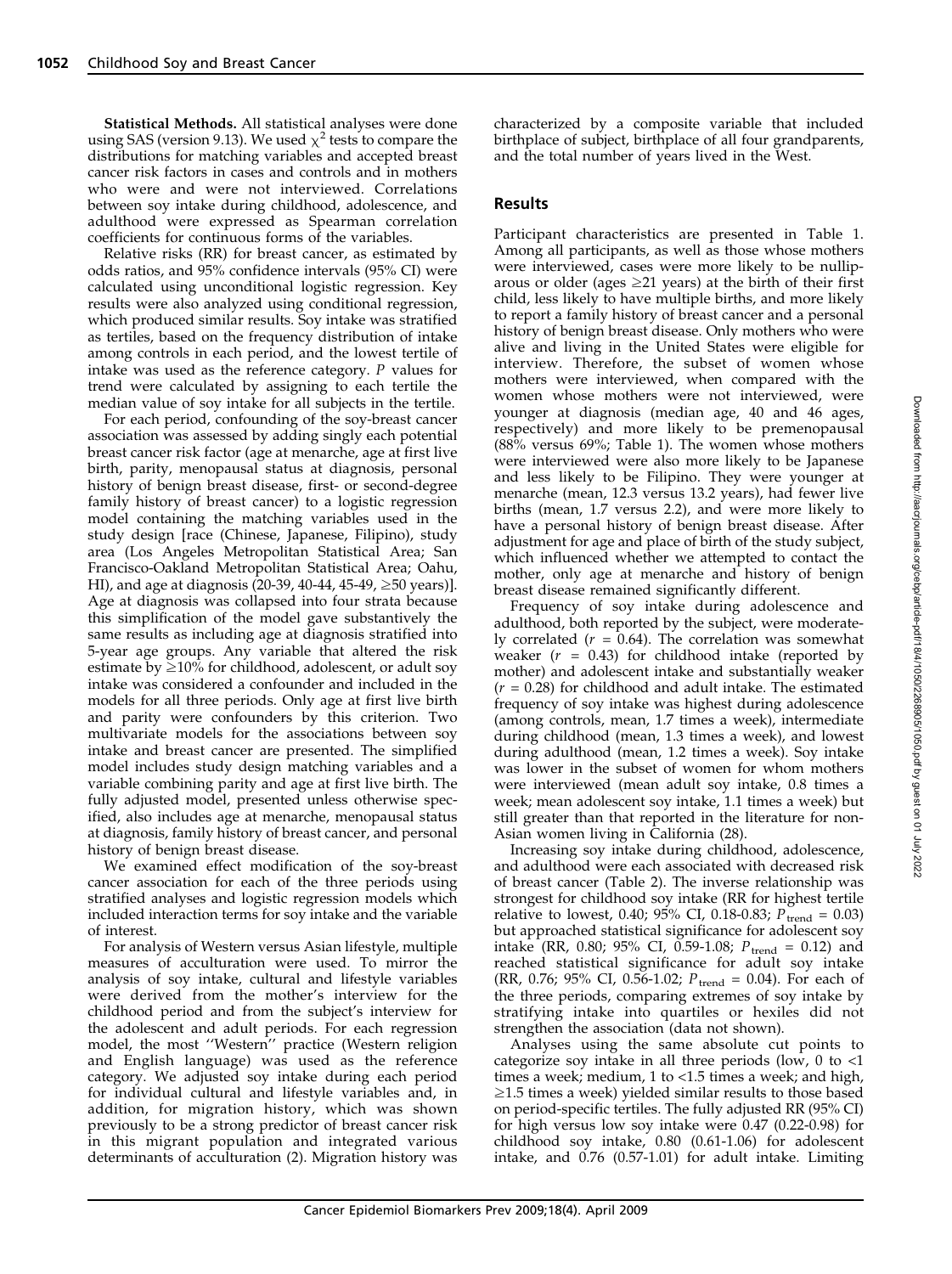analyses to those subjects who reported a stable diet for the entirety of each period also produced similar results (data not shown). Restricting the analyses for adolescent and adult soy intake to the subset of women for whom mothers were interviewed and childhood soy intake was evaluated minimally changed the risk for adolescent intake (RR, 0.74;  $95\%$  CI, 0.34-1.59) and attenuated the point estimate for adult intake (RR, 0.93; 95% CI, 0.45-1.93). Additional adjustment for body mass index did not alter the point estimates for any period (for childhood soy: RR, 0.40; 95% CI, 0.19-0.86; for adolescent soy: RR, 0.78; 95% CI, 0.57-1.06; and for adult soy: RR, 0.76; 95% CI, 0.56-1.03).

For childhood soy intake, breast cancer risk decreased with increasing intake in all three ethnic groups and all three study centers. Results were not as consistent for adolescent and adult soy intake. For both, inverse associations were seen for only two races (Japanese and Filipino for adolescent soy intake and Chinese and Filipino for adult soy intake) and two study centers (Los Angeles and San Francisco for both adolescent and adult soy intake). For adolescent and adult soy intake,

Table 1. Characteristics of study participants: comparison of cases and controls for all study participants and for subset whose mothers were interviewed and comparison of study participants by whether mother was interviewed

|                                                  |                                    | All study participants                 |                                    | Subset with data from mothers         |                                                     | All study participants                                    |
|--------------------------------------------------|------------------------------------|----------------------------------------|------------------------------------|---------------------------------------|-----------------------------------------------------|-----------------------------------------------------------|
|                                                  | No. $(\%)$<br>cases<br>$(n = 597)$ | No. $(\% )$<br>controls<br>$(n = 966)$ | No. $(\% )$<br>cases<br>$(n = 99)$ | No. $(\%)$<br>controls<br>$(n = 156)$ | No. $(\%)$<br>mothers<br>interviewed<br>$(n = 255)$ | No. $(\%)$<br>mothers not<br>interviewed<br>$(n = 1,308)$ |
| Age at diagnosis*                                |                                    |                                        |                                    |                                       |                                                     |                                                           |
| 20-39                                            | 137 (23)                           | 270 (28)                               | 35(36)                             | 75 (48)                               | 110 (43)                                            | 297 (23)                                                  |
| 40-44                                            | 108(18)                            | 191 (20)                               | 32 (32)                            | 36(23)                                | 68 (27)                                             | 231 (18)                                                  |
| 45-49                                            | 154 (26)                           | 190 (20)                               | 19(19)                             | 29(19)                                | 48 (19)                                             | 296 (23)                                                  |
| $\geq 50$                                        | 198 (33)                           | 315 (33)<br>$P = 0.05$                 | 13(13)                             | 16(10)<br>$P = 0.15$                  | 29(11)                                              | 484 (37)<br>P < 0.0001                                    |
| Race                                             |                                    |                                        |                                    |                                       |                                                     |                                                           |
| Chinese                                          | 164 (27)                           | 288 (30)                               | 26(26)                             | 51 (33)                               | 77 (30)                                             | 375 (29)                                                  |
| Japanese                                         | 239(40)                            | 395 (41)                               | 53 $(54)$                          | 82(52)                                | 135(53)                                             | 499 (38)                                                  |
| Filipino                                         | 194 (33)                           | 283 (29)                               | 20(20)                             | 23(15)                                | 43 (17)                                             | 434 (33)                                                  |
|                                                  |                                    | $P = 0.17$                             |                                    | $P = 0.17$                            |                                                     | $P = 0.0007$                                              |
| Study center                                     |                                    |                                        |                                    |                                       |                                                     |                                                           |
| Hawaii                                           | 213 (36)                           | 379 (39)                               | 38 (39)                            | 84 (54)                               | 122 (48)                                            | 470 (36)                                                  |
| Los Angeles                                      | 215 (36)                           | 274 (28)                               | 28 (28)                            | 23(15)                                | 51 (20)                                             | 438 (34)                                                  |
| San Francisco-Oakland                            | 169(28)                            | 313 (32)                               | 33(33)                             | 49 (31)                               | 82 (32)                                             | 400 (31)                                                  |
|                                                  |                                    | $P = 0.90$                             |                                    | $P = 0.12$                            |                                                     | $P = 0.07$                                                |
| Parity<br>Nulliparous                            | 145(25)                            | 148 (15)                               | 38 (38)                            | 24 (15)                               | 62(24)                                              | 231 (18)                                                  |
| 1 live birth                                     | 85 (14)                            | 141 (15)                               | 19(19)                             | 34 (22)                               | 53 (21)                                             | 173 (13)                                                  |
| 2-3 live births                                  | 288 (49)                           | 481 (50)                               | 37(38)                             | 76 (49)                               | 113 (44)                                            | 656 (51)                                                  |
| $\geq$ 4 live births                             | 73 (12)                            | 188 (20)                               | 5(5)                               | 22(14)                                | 27(11)                                              | 234(18)                                                   |
|                                                  |                                    | P < 0.0001                             |                                    | P < 0.0001                            | $P = 0.31$                                          |                                                           |
| Age at first live birth                          |                                    |                                        |                                    |                                       |                                                     |                                                           |
| Nulliparous                                      | 145(25)                            | 148 (15)                               | 38 (38)                            | 24 (15)                               | 62(24)                                              | 231 (18)                                                  |
| $\leq 20$                                        | 30(5)                              | 96(10)                                 | 2(2)                               | 18(12)                                | 20(8)                                               | 106(8)                                                    |
| 21-30                                            | 314(53)                            | 583 (61)                               | 39 (40)                            | 92 (59)                               | 131(51)                                             | 766 (59)                                                  |
| $\geq 31$                                        | 101(17)                            | 128(13)                                | 20(20)                             | 22(14)                                | 42(17)                                              | 187(15)                                                   |
|                                                  |                                    | $P = 0.06$                             |                                    | $P = 0.02$                            | $\hat{P} = 0.67$ <sup>+</sup>                       |                                                           |
| Menopausal status at diagnosis                   |                                    |                                        |                                    |                                       |                                                     |                                                           |
| Premenopausal                                    | 438 (74)                           | 684 (71)                               | 88 (89)                            | 136 (87)                              | 224 (88)<br>31(12)                                  | 898 (69)                                                  |
| Postmenopausal                                   | 151(26)                            | 277 (29)<br>$P = 0.17$                 | 11(11)                             | 20(13)<br>$P = 0.68$                  |                                                     |                                                           |
| Age at menarche                                  |                                    |                                        |                                    |                                       |                                                     | $\acute{P} = 0.92 \square^{397}$ (31)                     |
| $\leq 11$                                        | 105(18)                            | 160(17)                                | 19(19)                             | 48 (31)                               | 67(26)                                              | 198 (15)                                                  |
| $12 - 13$                                        | 284 (48)                           | 457 (48)                               | 60 (61)                            | 82 (53)                               | 142 (56)                                            | 599 (46)                                                  |
| 14-15                                            | 138(23)                            | 225(23)                                | 16(16)                             | 21(13)                                | 37(15)                                              | 326 (25)                                                  |
| $\geq 16$                                        | 63 (11)                            | 117(12)                                | 4(4)                               | 4(3)                                  | 8 (3)                                               | 172 (13)                                                  |
|                                                  |                                    | $P = 0.36$                             |                                    | $P = 0.07$                            |                                                     | $P = 0.004^{\dagger}$                                     |
| Family history of breast cancer                  |                                    |                                        |                                    |                                       |                                                     |                                                           |
| First- or second-degree relative                 | 117 (20)                           | 92(10)                                 | 18 (18)                            | 22(14)                                | 40(16)                                              | 169(13)                                                   |
| No relatives                                     | 480 (80)                           | 874 (90)                               | 81 (82)                            | 134 (86)                              | 215(84)                                             | 1139 (87)                                                 |
|                                                  |                                    | P < 0.0001                             |                                    | $P = 0.38$                            | $P = 0.67$                                          |                                                           |
| Personal history of benign breast disease<br>Yes |                                    |                                        |                                    |                                       |                                                     |                                                           |
| No                                               | 104 (18)<br>469 (82)               | 98 (10)<br>840 (90)                    | 23(23)<br>76 (77)                  | 22(14)<br>134 (86)                    | 45 (18)<br>210 (82)                                 | 162(13)<br>1134 (87)                                      |
|                                                  |                                    | P < 0.0001                             |                                    | $P = 0.06$                            | $P = 0.05$                                          |                                                           |
|                                                  |                                    |                                        |                                    |                                       |                                                     |                                                           |

\*An age comparable with the age at diagnosis of breast cancer was assigned to each of the controls based on the ages at diagnosis of the frequency-matched cases (2).

<sup>†</sup>P values are adjusted for subject's age and place of birth, as these variables reflect the basis for identifying the mothers eligible for interview.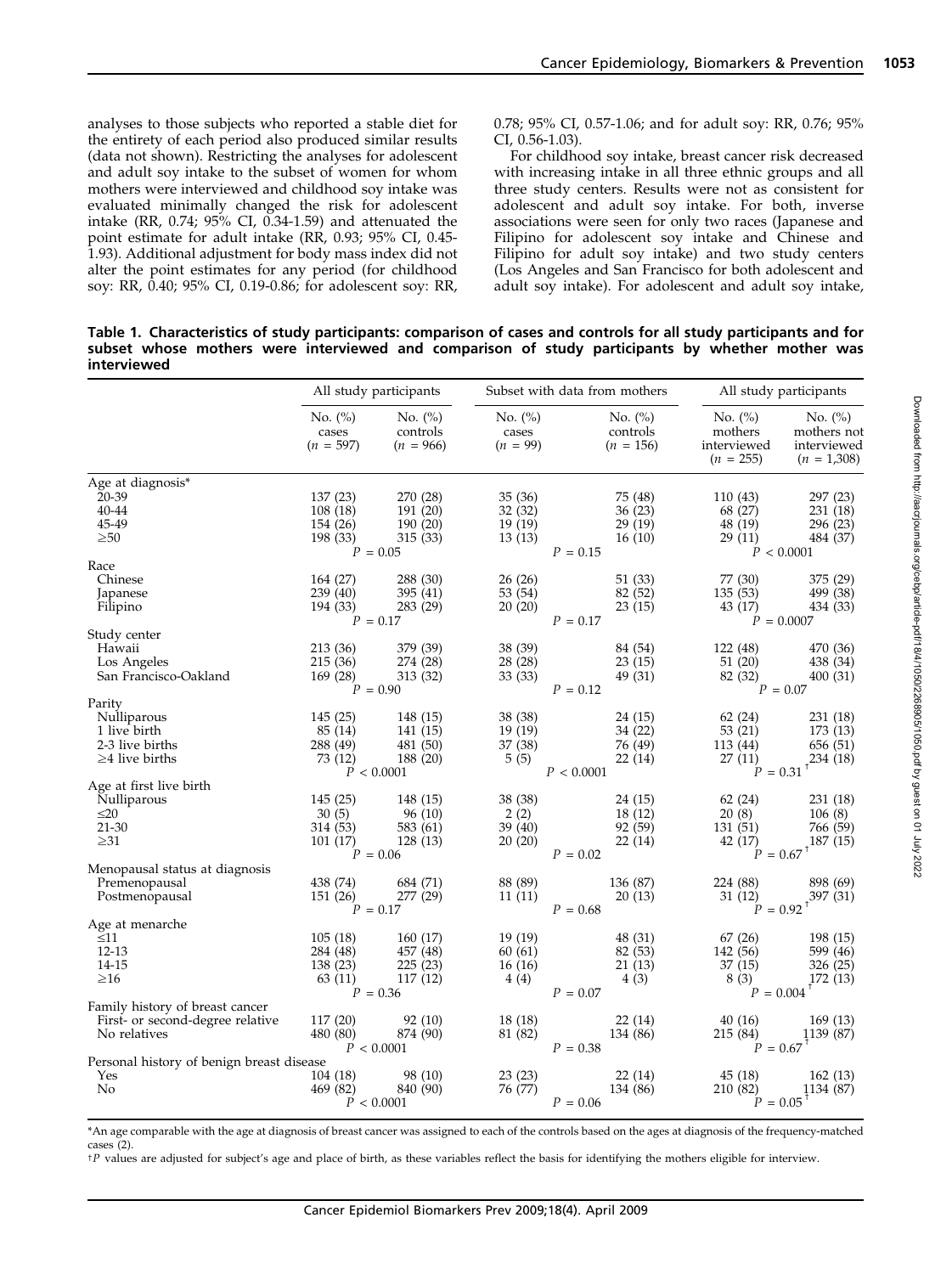|  | Table 2. RR of breast cancer and 95% CI by tertiles of soy intake during childhood, adolescence, and adulthood |  |  |  |
|--|----------------------------------------------------------------------------------------------------------------|--|--|--|
|  |                                                                                                                |  |  |  |

| Soy intake*                                 | Range<br>(times/wk) | Cases/<br>controls | $RR(95\% CI)^T$<br>simplified model | RR (95% CI) <sup><math>‡</math></sup><br>fully adjusted model |
|---------------------------------------------|---------------------|--------------------|-------------------------------------|---------------------------------------------------------------|
| Childhood (mother interviewed)              |                     |                    |                                     |                                                               |
| Low                                         | $0 - 0.75$          | 41/50              | 1.0                                 | 1.0                                                           |
| Medium                                      | $0.76 - 1.49$       | 30/51              | $0.44(0.21-0.93)$                   | $0.43(0.20-0.96)$                                             |
| High                                        | 1.50-8.8            | 26/52              | $0.42(0.20-0.90)$                   | $0.40(0.18-0.86)$                                             |
| $P$ for highest vs lowest tertile of intake |                     |                    | 0.02                                | 0.07                                                          |
| $P_{\text{trend}}$                          |                     |                    | 0.02                                | 0.03                                                          |
| Adolescence (subject interviewed)           |                     |                    |                                     |                                                               |
| Low                                         | $0 - 0.50$          | 215/315            | 1.0                                 | 1.0                                                           |
| Medium                                      | $0.51 - 1.9$        | 186/303            | $0.92(0.69-1.22)$                   | $0.95(0.71-1.27)$                                             |
| High                                        | $2.0 - 8.9$         | 175/324            | $0.77(0.57-1.04)$                   | $0.80(0.59-1.08)$                                             |
| $P$ for highest vs lowest tertile of intake |                     |                    | 0.09                                | 0.15                                                          |
| $P_{\text{trend}}$                          |                     |                    | 0.08                                | 0.12                                                          |
| Adulthood (subject interviewed)             |                     |                    |                                     |                                                               |
| Low                                         | $0 - 0.43$          | 205/298            | 1.0                                 | 1.0                                                           |
| Medium                                      | $0.44 - 1.10$       | 222/339            | $1.00(0.77-1.30)$                   | $0.99(0.76-1.30)$                                             |
| High                                        | 1.11-12.0           | 164/325            | $0.71(0.53-0.95)$                   | $0.76(0.56-1.02)$                                             |
| P for highest vs lowest tertile of intake   |                     |                    | 0.03                                | 0.02                                                          |
| $P_{\text{trend}}$                          |                     |                    | 0.01                                | 0.04                                                          |

\*Soy intake was stratified as tertiles based on the frequency distribution of intake among controls in each period, and the low tertile was used as the reference category.

†The simplified model is adjusted for study design variables [age at diagnosis (20-39, 40-44, 45-49, ≥50 y), ethnicity (Chinese, Japanese, Filipino), and study center (Hawaii, Los Angeles, San Francisco-Oakland)] and parity/age at first live birth (nulliparous/never pregnant, 1-2 live births/age at first birth  $\leq 20$  y,  $\geq$ 3 live births/age at first live birth  $\leq$ 20 y, 1-2 live births/age at first live birth  $\geq$ 21 y,  $\geq$ 3 live births/age at first live birth  $\geq$ 21 y, missing).

#The fully adjusted model includes study design variables and known breast cancer risk factors: parity/age at first live birth (stratified into six categories as described above), menopausal status at diagnosis (premenopausal, postmenopausal, missing/other), age at menarche (<13 y,  $\geq$ 13 y, missing/other), family history of breast cancer (yes, no), and personal history of benign breast disease (yes, no, missing).

<sup>§P</sup> values for trend were calculated by assigning to each tertile the median soy intake for all subjects in the tertile.

comparable inverse associations were noted for premenopausal and postmenopausal breast cancer (for highest versus lowest tertile of adolescent soy intake: odds ratio, 0.79; 95% CI, 0.56-1.12 for premenopausal breast cancer and odds ratio, 0.71;95% CI, 0.37-1.33 for postmenopausal breast cancer; for highest versus lowest tertile of adult soy intake: odds ratio,  $0.79$ ;  $95\%$  CI,  $0.56$ -1.12 for premenopausal breast cancer and odds ratio, 0.53;95% CI, 0.29-0.98 for postmenopausal breast cancer;  $P_{\text{interaction}}$  were 0.89 and 0.30, respectively). An analysis of childhood soy intake and breast cancer risk limited to women with premenopausal breast cancer (86 cases and 134 controls) produced a RR (0.45) and 95% CI (0.20-1.01) similar to that for all women with childhood dietary information. It was not possible to assess the effect of childhood soy intake in women with postmenopausal breast cancer due to small numbers (11 cases and 19 controls).

For childhood, adolescent, and adult soy intake, there was no statistically significant effect modification by family history, age at menarche, age at first live birth, parity, or history of benign breast disease, and the soybreast cancer associations were similar across subgroups. For women below and above the median adult body mass index in this population (26.3 kg/m<sup>1.5</sup>), increasing childhood soy intake was similarly related to reduced breast cancer risk (comparing extreme tertiles, RR, 0.36; 95% CI, 0.11-1.15 and RR, 0.39;95% CI, 0.13-1.22, respectively). However, for both adolescent and adult soy intake, inverse associations were stronger among leaner than heavier women (adolescent intake: RR, 0.62; 95% CI, 0.40-0.96 and RR, 1.02;95% CI, 0.66-1.59, respectively; adult intake: RR, 0.60, 95% CI, 0.39-0.92 and  $RR$ , 0.94; 95% CI, 0.61-1.45, respectively), although the Pinteraction values were not significant for any age group.

Evaluation of the joint influence of childhood and adult diet suggested that soy intake during childhood was inversely associated with breast cancer risk at both low/moderate and high levels of adult intake (Table 3).

|  | Table 3. RR of breast cancer and 95% CI by tertiles of |  |
|--|--------------------------------------------------------|--|
|  | soy intake during both childhood and adulthood         |  |

| Childhood soy intake*<br>(mother interviewed) | Adult soy intake*<br>(subject interviewed) |                   |  |  |
|-----------------------------------------------|--------------------------------------------|-------------------|--|--|
|                                               | Low/medium                                 | High              |  |  |
| Low                                           |                                            |                   |  |  |
| Cases/controls                                | 35/46                                      | 5/4               |  |  |
| RR (95% CI)                                   | 1.0 (reference)                            | $1.52(0.30-7.62)$ |  |  |
| Medium                                        |                                            |                   |  |  |
| Cases/controls                                | 19/34                                      | 11/17             |  |  |
| RR (95% CI)                                   | $0.44(0.18-1.03)$                          | $0.51(0.18-1.46)$ |  |  |
| High                                          |                                            |                   |  |  |
| Cases/controls                                | 16/37                                      | 10/15             |  |  |
| RR (95% CI)                                   | $0.36(0.15-0.86)$                          | $0.60(0.20-1.78)$ |  |  |

NOTE: The fully adjusted model is presented. RR are adjusted for study design variables [age at diagnosis (20-39, 40-44, 45-49,  $\geq$ 50 y), ethnicity (Chinese, Japanese, Filipino), and study center (Hawaii, Los Angeles, San Francisco-Oakland)] and parity/age at first live birth (nulliparous/never pregnant, 1-2 live births/age at first birth  $\leq 20$  y,  $\geq 3$ live births/age at first live birth ≤20 y, 1-2 live births/age at first live birth  $\geq$ 21 y,  $\geq$ 3 live births/age at first live birth  $\geq$ 21 y, missing), menopausal status at diagnosis (premenopausal, postmenopausal, missing/other), age at menarche (<13 y,  $\geq$ 13 y, missing/other), family history of breast cancer (yes, no), and personal history of benign breast disease (yes, no, missing).

\*Soy intake was stratified as tertiles based on the frequency distribution of intake among controls in each period. Subjects with intake in the low tertile during childhood and intake in the low and middle tertiles during adulthood were used as the reference category.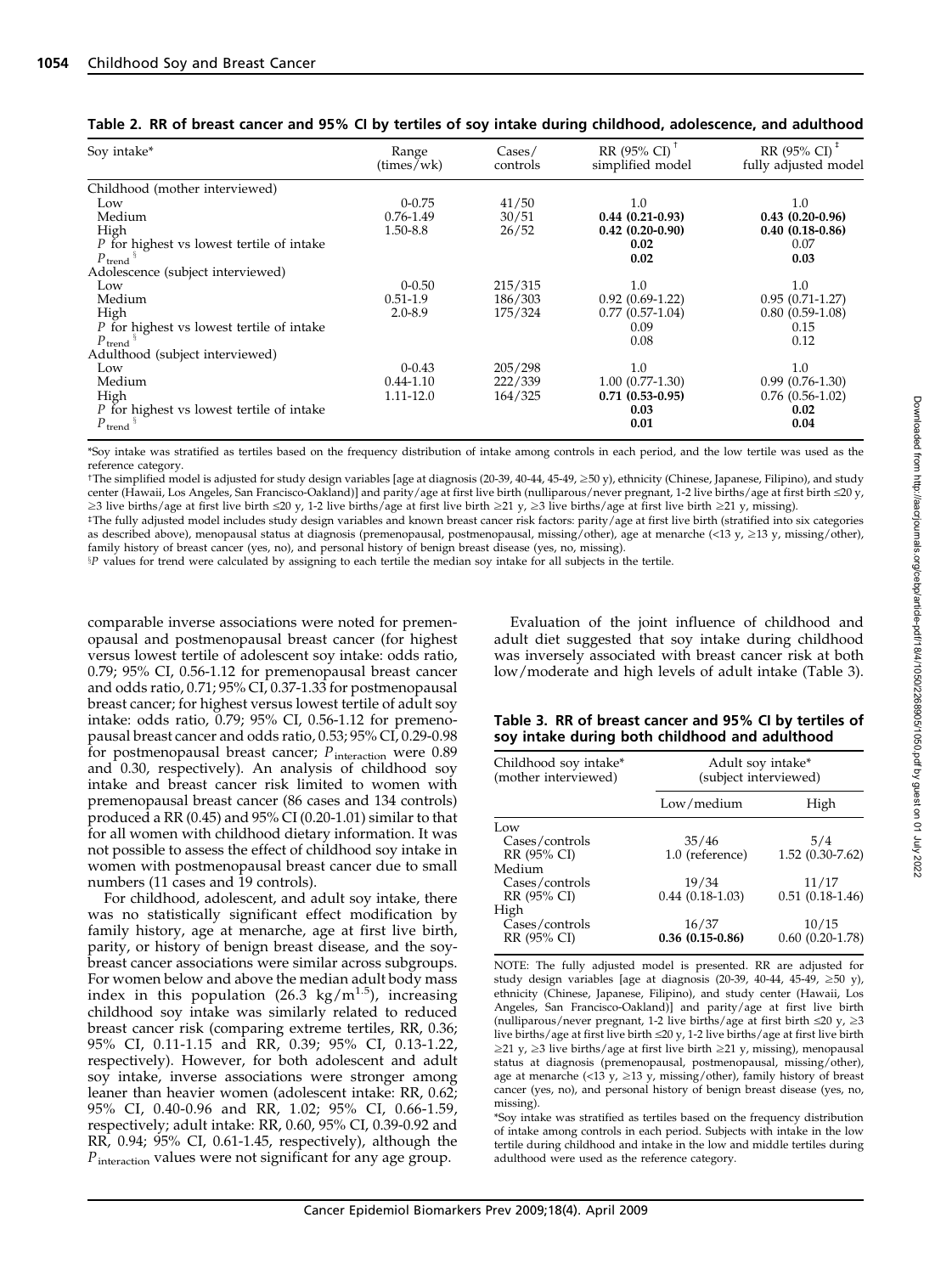| Soy intake*              |                | Born in the East   |                | Born in the West     |
|--------------------------|----------------|--------------------|----------------|----------------------|
|                          | Cases/controls | RR (95% CI)        | Cases/controls | RR (95% CI)          |
| Childhood                |                |                    |                |                      |
| Low                      | 17/15          | $1.0\,$            | 24/35          | 1.0                  |
| Medium                   | 6/14           | $0.21(0.04-1.12)$  | 24/37          | $0.50(0.20-1.30)$    |
| High                     | 11/16          | $0.46$ (0.08-2.68) | 15/36          | $0.32(0.12-0.86)$    |
| $P_{\text{trend}}$       |                | 0.41               |                | 0.03                 |
| $P_{\text{interaction}}$ |                | 0.41               |                |                      |
| Adolescence              |                |                    |                |                      |
| Low                      | 133/197        | 1.0                | 82/118         | 1.0                  |
| Medium                   | 72/134         | $0.88(0.59-1.32)$  | 114/168        | $1.13(0.73-1.75)$    |
| High                     | 109/221        | $0.80(0.52-1.22)$  | 66/102         | $0.94(0.57-1.54)$    |
| $P_{\text{trend}}$       |                | 0.33               |                | 0.60                 |
| $P$ interaction          |                | 0.90               |                |                      |
| Adulthood                |                |                    |                |                      |
| Low                      | 126/174        | 1.0                | 79/122         | 1.0                  |
| Medium                   | 105/186        | $0.77(0.53-1.12)$  | 117/153        | $1.22(0.82 - 1.82)$  |
| High +                   | 90/200         | $0.66(0.42-1.01)$  | 74/125         | $0.87$ $(0.55-1.37)$ |
| $P_{\text{trend}}$       |                | 0.07               |                | 0.37                 |
| $P_{\text{interaction}}$ |                | 0.33               |                |                      |

Table 4. RR of breast cancer and 95% CI by tertiles of soy intake during childhood, adolescence, and adulthood among Asian American women born in the East and in the West

NOTE: The fully adjusted model is presented. RR are adjusted for study design variables [age at diagnosis (20-39, 40-44, 45-49, ≥50 y), ethnicity (Chinese, Japanese, Filipino), and study center (Hawaii, Los Angeles, San Francisco-Oakland)] and parity/age at first live birth (nulliparous/never pregnant, 1-2 live births/age at first birth  $\leq 20$  y,  $\geq 3$  live births/age at first live birth  $\leq 20$  y, 1-2 live births/age at first live birth  $\geq 21$  y,  $\geq 3$  live births/age at first live birth ≥21 y, missing), menopausal status at diagnosis (premenopausal, postmenopausal, missing/other), age at menarche (<13 y, ≥13 y, missing/other), family history of breast cancer (yes, no), and personal history of benign breast disease (yes, no, missing).

\*Soy intake was stratified as tertiles based on the frequency distribution of intake in each period among all controls, both those born in the East and West. The low tertile were used as the reference category.

<sup>+ P</sup> values for trend were calculated by assigning to each tertile the median soy intake for all subjects in the tertile.

However, risk was not reduced with high adult soy intake at any level of childhood soy intake. When both childhood and adult soy intake were put into the same regression model, the inverse association seen for childhood soy intake remained (RR for highest versus lowest tertile, 0.37;95% CI, 0.17-0.80), whereas no inverse association was seen for adult soy intake (RR, 1.55;95% CI, 0.71-3.41). Analysis of the joint effects of childhood and adolescent soy intake produced similar results (data not shown).

We conducted several analyses to assess whether a diet high in soy truly protects against breast cancer or is merely a marker of Asian lifestyles that reduce risk. Because Asian American women born in the West are likely to have a more westernized, less Asian lifestyle than those born in the East, we looked for effect modification by place of birth (Table 4). For childhood soy intake, we used the same absolute cutpoints for women born in the East and in the West and found similar reductions in breast cancer risk. For adolescent and adult soy intake, the risk reduction appeared somewhat attenuated for women born in the West, although wide confidence intervals made it difficult to draw firm conclusions.  $P_{\text{interaction}}$  was not significant in any of these analyses.

We also examined the influence on breast cancer risk of cultural and lifestyle practices indicative of westernization and then compared the strength of the associations with that of soy intake. In general, cultural practices characteristic of Asia were associated with reduced risk regardless of whether they referred to childhood, adolescence, or adulthood (Table 5). During childhood, the association between soy intake and breast cancer  $(RR, 0.40;$  as noted in Table 2) was stronger than those seen with Asian cultural and lifestyle practices. However, during adolescence and adulthood, Asian cultural and lifestyle practices were often associated with more of a decrease in breast cancer risk than high soy intake (RR, 0.80 and 0.76, respectively).

To further test whether soy intake was simply an indicator of Asian lifestyle, we added each of the cultural and lifestyle factors that was statistically significantly associated with breast cancer risk, as well as migration history, to each of the three models for soy intake (Table 6). For adolescent and adult intake, adjustment for these cultural and lifestyle practices consistently, although modestly, attenuated the inverse association with soy intake. For adolescent soy intake, the multivariate RR was 0.80 initially and ranged from 0.83 to 0.90 after addition of the cultural/lifestyle variable; for adult soy intake, the multivariate RR was 0.76 initially and ranged from 0.79 to 0.83 after addition. However, the reduced risk associated with childhood soy intake was essentially unchanged. We also added to the three models a measure of migration history, shown previously to predict a 6-fold gradient in breast cancer risk in this migrant population (2). Adjusting for acculturation in this manner had little effect on the point estimate for childhood soy intake (RR, 0.40; 95% CI, 0.18-0.88;  $P_{\text{trend}} =$ 0.03) but weakened the associations with intake later in life (for adolescent soy intake: RR, 0.88;95% CI, 0.64-1.21;  $P_{\text{trend}} = 0.44$ ; for adult soy intake: RR, 0.83; 95% CI, 0.60-1.12;  $P_{\text{trend}} = 0.24$ ; Table 5).

# **Discussion**

Soy intake during childhood, adolescence, and adult life were each associated with a decreased risk of breast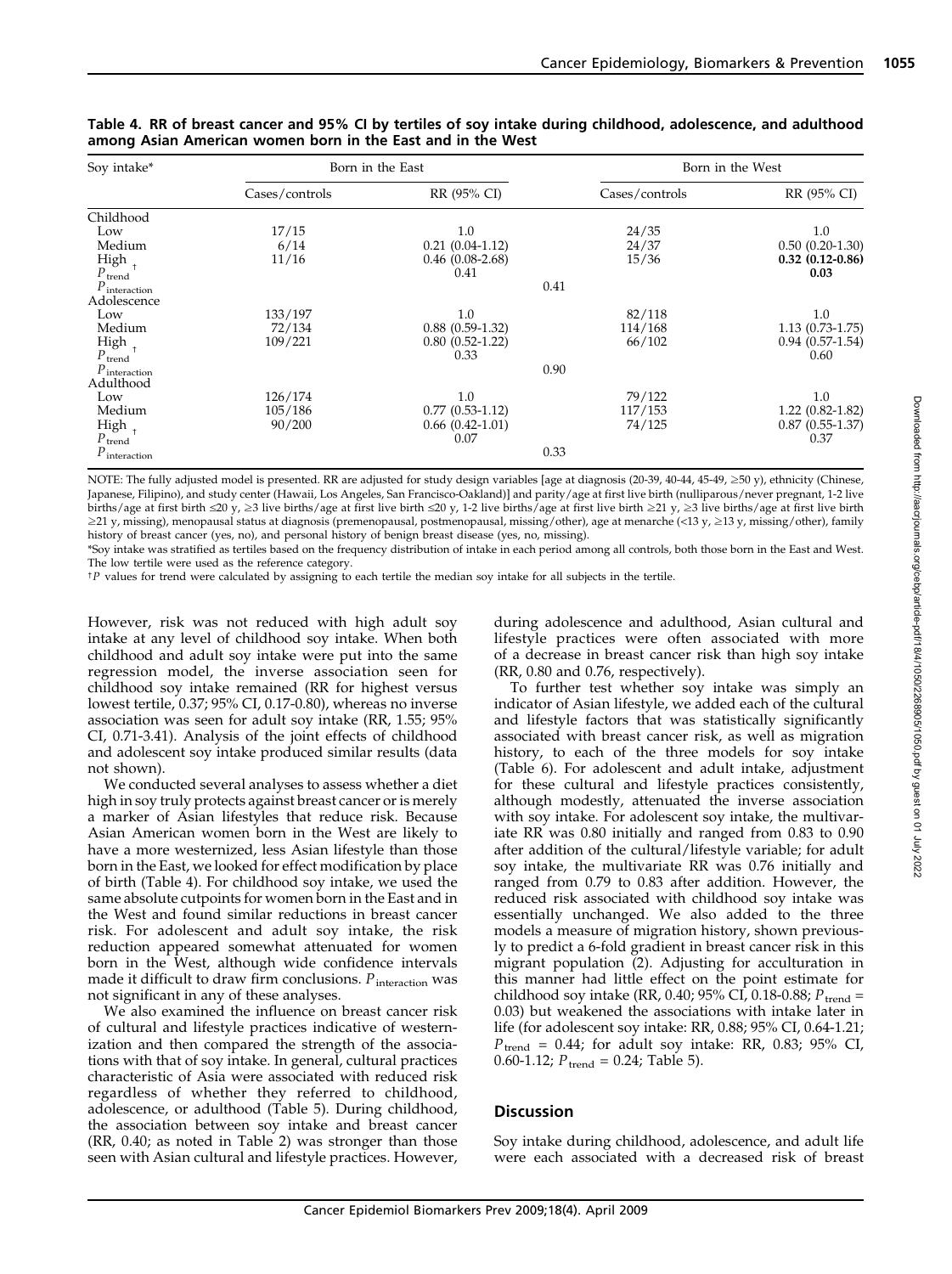cancer. For women in the highest and middle tertiles of childhood intake compared with the lowest tertile, risk was significantly reduced by  $\sim 60\%$ . The inverse trend was also significant ( $P = 0.03$ ). The inverse association with childhood soy intake was noted in all three races, all three study sites, and women with and without a family history of breast cancer. Furthermore, this effect of childhood diet was not attenuated by adjustment for soy intake in adolescence or adulthood. Instead, the weaker effects of adolescent and adult diet were eliminated by adjustment for childhood soy intake. These results suggest that soy intake in early life may be especially relevant to breast carcinogenesis.

It has been proposed that soy intake is merely an indicator of Asian lifestyles that reduce breast cancer risk. However, adjustment for the cultural practices significantly associated in with breast cancer risk our study did not noticeably weaken the protective effect of childhood soy intake. Because the inclusion of individual cultural and lifestyle practices in the model might not have sufficiently controlled for acculturation, we also adjusted for migration history, shown previously to predict a 6-fold gradient in breast cancer risk in this migrant population (2). Even addition of this variable,

our best measure of acculturation, did not attenuate the association between childhood soy intake and breast cancer risk. These results suggest that soy intake during childhood may itself modulate biological mechanisms.

We believe that our study is the first to explore the role of childhood soy intake in the development of breast cancer. In previous epidemiologic studies examining adolescent intake, breast cancer risk was significantly reduced by  $\sim$  50% in women with high soy or phytoestrogen intake during this period (15-17). In these studies, the inverse relationship seen with adolescent intake was stronger than that with adult intake and persisted after controlling for adult soy consumption. Studies that have looked only at adult soy intake have reported less consistent results (6), but protective effects have generally been noted in Asian and Asian American populations (14). It is likely that the absolute levels of adult soy intake are higher in Asian and Asian American populations. However, an additional explanation is that adult soy intake is a more reliable indicator of childhood and adolescent soy intake in Asian populations than in non-Asian populations. Indeed, in our study, the inverse association between childhood soy intake and breast cancer was comparable in Asian American women born

Table 5. RR of breast cancer and 95% CI by cultural and lifestyle practices in childhood, adolescence, and adulthood

| Measure of acculturation                                       |                             | Childhood<br>(mother interviewed) |                             | Adolescence<br>(subject interviewed) |                              | Adulthood<br>(subject interviewed) |  |
|----------------------------------------------------------------|-----------------------------|-----------------------------------|-----------------------------|--------------------------------------|------------------------------|------------------------------------|--|
|                                                                | $\text{Cases}/$<br>controls | RR (95% CI)                       | $\text{Cases}/$<br>controls | RR (95% CI)                          | $\text{Cases} /$<br>controls | RR (95% CI)                        |  |
| Family religion*                                               |                             |                                   |                             |                                      |                              |                                    |  |
| Western                                                        | 43/59                       | 1.0                               | 98/232                      | 1.0                                  | 293/434                      | 1.0                                |  |
| Eastern                                                        | 42/69                       | $1.17(0.5-2.5)$                   | 368/554                     | $0.64(0.5-0.9)$                      | 238/412                      | $0.88(0.6-1.2)$                    |  |
| Language spoken at home                                        |                             |                                   |                             |                                      |                              |                                    |  |
| English                                                        | 46/78                       | 1.0                               | 202/302                     | 1.0                                  | 300/455                      | 1.0                                |  |
| Asian   and English                                            | 14/23                       | $0.91(0.4-2.2)$                   | 83/121                      | $0.83(0.6-1.2)$                      | 82/140                       | $0.74(0.5-1.1)$                    |  |
| Asian                                                          | 37/51                       | $1.06(0.5-2.4)$                   | 306/533                     | $0.75(0.6-1.0)$                      | 211/362                      | $0.76(0.6-1.0)$                    |  |
| Language of newspapers read by adults in the home              |                             |                                   |                             |                                      |                              |                                    |  |
| English                                                        | 44/83                       | 1.0                               | 193/289                     | 1.0                                  | 222/327                      | 1.0                                |  |
| Asian   / English equally                                      | 22/28                       | $1.43(0.7-3.2)$                   | 122/167                     | $1.11(0.8-1.5)$                      | 84/154                       | $0.82(0.6-1.2)$                    |  |
| Asian                                                          | 24/41                       | $1.34(0.6-3.0)$                   | 257/476                     | $0.87(0.7-1.1)$                      | 107/233                      | $0.71(0.5-1.0)$                    |  |
| Asian language/culture studied in school by children in family |                             |                                   |                             |                                      |                              |                                    |  |
| No                                                             | 37/64                       | 1.0                               | 233/331                     | 1.0                                  |                              |                                    |  |
| Yes                                                            | 58/88                       | $0.92(0.5-1.7)$                   | 363/635                     | $0.73(0.6-0.9)$                      |                              |                                    |  |
| Grocery store used                                             |                             |                                   |                             |                                      |                              |                                    |  |
| Western                                                        | 32/56                       | 1.0                               | 149/223                     | 1.0                                  | 282/400                      | 1.0                                |  |
| Western/Asian equally                                          | 19/46                       | $0.77(0.3-1.7)$                   | 111/183                     | $0.81(0.6-1.1)$                      | 187/310                      | $0.76(0.6-1.0)$                    |  |
| Asian                                                          | 45/51                       | $1.79(0.8-3.8)$                   | 333/558                     | $0.76(0.6-1.0)$                      | 128/256                      | $0.60(0.4-0.8)$                    |  |
| Friends                                                        |                             |                                   |                             |                                      |                              |                                    |  |
| Not Asian/Asian American                                       | 14/19                       | 1.0                               | 60/61                       | 1.0                                  | 63/73                        | 1.0                                |  |
| <b>Both</b>                                                    | 19/23                       | $0.62(0.2-1.8)$                   | 107/152                     | $0.76(0.5-1.2)$                      | 205/333                      | $0.76(0.5-1.1)$                    |  |
| Asian/Asian American                                           | 64/110                      | $0.52(0.2-1.3)$                   | 430/753                     | $0.58(0.4-0.9)$                      | 329/560                      | $0.70(0.5-1.0)$                    |  |
| Neighborhood                                                   |                             |                                   |                             |                                      |                              |                                    |  |
| Not Asian/Asian American                                       | 17/23                       | 1.0                               | 53/78                       | 1.0                                  | 124/192                      | 1.0                                |  |
| Mixed                                                          | 19/40                       | $0.88(0.3-2.4)$                   | 108/166                     | $1.10(0.7-1.8)$                      | 227/426                      | $1.05(0.8-1.4)$                    |  |
| Asian/Asian American                                           | 61/90                       | $1.13(0.5-2.8)$                   | 435/722                     | $0.96(0.6-1.4)$                      | 196/348                      | $0.86(0.6-1.2)$                    |  |

NOTE: RR are adjusted for study design variables [age at diagnosis (20-39, 40-44, 45-49,  $\geq$ 50 y), ethnicity (Chinese, Japanese, Filipino), and study center (Hawaii, Los Angeles, San Francisco-Oakland)] and parity/age at first live birth (nulliparous/never pregnant, 1-2 live births/age at first birth  $\leq$ 0 y,  $\geq$ 3 live births/age at first live birth  $\leq 20$  y, 1-2 live births/age at first live birth  $\geq 21$  y,  $\geq 3$  live births/age at first live birth  $\geq 21$  y, missing), menopausal status at diagnosis (premenopausal, postmenopausal, missing/other), age at menarche (<13 y,  $\geq$ 13 y, missing/other), family history of breast cancer (yes, no), and personal history of benign breast disease (yes, no, missing).

\*Excludes subjects who reported that they did not practice any religion during specified period.

tAsian refers to any Chinese, Japanese, or Filipino dialect.

bFor childhood and adolescence, refers to language of newspapers read by parents;for adulthood, refers to language of newspapers read by subject; excludes those who responded that they were not able to read in any language.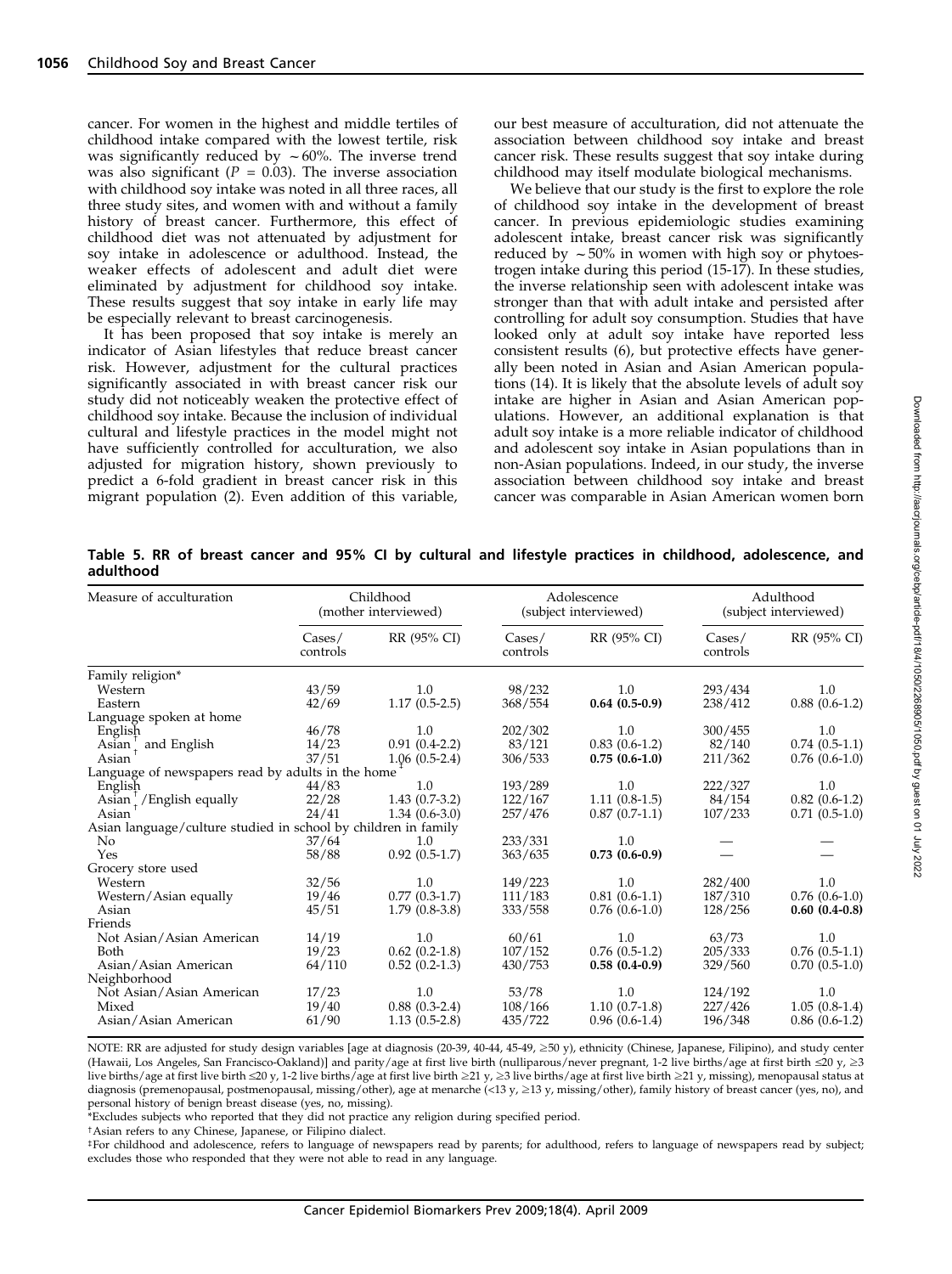|  |  | Table 6. RR of breast cancer and 95% CI for the highest, relative to lowest, tertile of soy intake during childhood, |  |  |
|--|--|----------------------------------------------------------------------------------------------------------------------|--|--|
|  |  | adolescence, and adulthood after adjustment for indicators of Asian lifestyle                                        |  |  |

| Cultural/lifestyle variable added to model                      | $RR*$ (95% CI)  | $RR* (95\% CI)$ | $RR* (95\% CI)$ |
|-----------------------------------------------------------------|-----------------|-----------------|-----------------|
|                                                                 | for high vs     | for high vs     | for high vs     |
|                                                                 | low soy intake  | low sov intake  | low soy intake  |
|                                                                 | in childhood    | in adolescence  | in adulthood    |
| No variable added                                               | $0.40(0.2-0.8)$ | $0.80(0.6-1.1)$ | $0.76(0.6-1.0)$ |
| Family religion as an adolescent                                | $0.39(0.2-0.8)$ | $0.83(0.6-1.1)$ | $0.80(0.6-1.1)$ |
| Language spoken at home during adolescence                      | $0.37(0.2-0.8)$ | $0.90(0.7-1.2)$ | $0.80(0.6-1.1)$ |
| Studying Asian language or culture in school during adolescence | $0.42(0.2-0.9)$ | $0.89(0.6-1.2)$ | $0.80(0.6-1.1)$ |
| Grocery store used as an adult                                  | $0.40(0.2-0.9)$ | $0.87(0.6-1.2)$ | $0.81(0.6-1.1)$ |
| Friends during adolescence                                      | $0.39(0.2-0.9)$ | $0.89(0.7-1.2)$ | $0.79(0.6-1.1)$ |
| Migration history                                               | $0.40(0.2-0.9)$ | $0.88(0.6-1.2)$ | $0.83(0.6-1.1)$ |

\*RR are adjusted for study design variables [age at diagnosis (20-39, 40-44, 45-49, z50 y), ethnicity (Chinese, Japanese, Filipino), and study center (Hawaii, Los Angeles, San Francisco-Oakland)] and parity/age at first live birth (nulliparous/never pregnant, 1-2 live births/age at first birth ≤20 y, ≥3 live births/ age at first live birth  $\leq$ 0 y, 1-2 live births/age at first live birth  $\geq$ 1 y,  $\geq$ 3 live births/age at first live birth  $\geq$ 1 y, missing), menopausal status at diagnosis (premenopausal, postmenopausal, missing/other), age at menarche (<13 y, z13 y, missing/other), family history of breast cancer (yes, no), and personal history of benign breast disease (yes, no, missing).

cCategories for migration history: subject born in the West/1-4 grandparents born in the West, subject born in the West/all 4 grandparents born in the East, subject born in the East/all 4 grandparents born in the East/subject lived in West  $\geq 8$  y, and subject born in the East/all 4 grandparents born in the East/ subject lived in West <8 y.

in the East and the West, whereas the more modest inverse association with adult soy intake was more pronounced in Asian American women born in the East.

Estrogen is known to play an important role in breast carcinogenesis. Both high circulating estrogen levels and postmenopausal estrogen therapy are associated with increased risk of postmenopausal breast cancer (29, 30). Furthermore, most of the adult reproductive, menstrual, and lifestyle factors that influence breast cancer risk, such as age at first birth, parity, age at menarche, age at menopause, and postmenopausal adiposity, likely act through hormone-related mechanisms. Childhood exposures may also affect breast cancer risk through hormonal mechanisms. In a large cohort of Danish women, Ahlgren et al. found associations between breast cancer risk and childhood height, weight, and rate of growth (31). Other studies have reported similar associations (32-35). In addition, several studies have suggested that overweight and obesity during childhood and adolescence decrease the risk of premenopausal breast cancer perhaps independent of their influence on body mass index in the early adult years (33, 35-37).

Studies of Japanese atomic bomb survivors (38) and women who have received radiation treatment for Hodgkin's lymphoma (39) have suggested that breast tissue may be particularly susceptible to carcinogens in the years before its terminal differentiation. One hypothesis for the decreased risk of breast cancer associated with childhood obesity is that exposure to estrogens produced in adipose tissue during this critical period induces earlier mammary gland maturation (33), which, in turn, decreases sensitivity to carcinogens. A diet high in soy early in life may protect against breast cancer through a similar mechanism because several experimental studies have suggested that soy isoflavones have weak estrogenic effects in the breast (40, 41). Animal models also support the theory that early exposure to these phytoestrogens induces earlier differentiation of terminal duct lobules (42, 43) and reduces the incidence and multiplicity of carcinogen-induced tumors (44). In a recent study in Sprague-Dawley rats by Cabanes et al. (45), prepubertal exposure to estradiol and genestein (the isoflavone most abundant in soy) resulted in

persistent up-regulation of the tumor suppressor gene BRCA1 in the mammary gland. Thus, several plausible mechanisms exist whereby early-life exposure to phytoestrogens can alter breast cancer risk (24).

Although the strength, statistical significance, and internal consistency of our results for childhood soy intake are provocative, our study does have limitations. Our estimate of soy intake is approximate, and because we did not ask about usual portion size, we were not able to perform a detailed analysis based on estimated phytoestrogen intake. The dietary interview did not systematically include sources of the less common phytoestrogens, so we could not assess their effect. In addition, we depended on a mother's recollection of what she usually fed her daughter during childhood. Evidence suggests that a mother's recollection of early-life exposures (46-49), and specifically early diet (50), is reasonably valid. Alternative approaches to investigating early diet, such as collecting information prospectively in childhood or asking adults to recall their childhood eating patterns, may actually be more problematic.

An additional limitation is the reduced number of subjects for whom we could interview mothers about childhood exposures, which decreased statistical power. Although the point estimates for the association between soy intake and breast cancer risk indicate a stronger effect for childhood than adolescent or adult soy intake, the 95% CI around the estimate for childhood intake are quite wide; thus, a weaker effect is possible. Nonetheless, both the RR for high soy intake during childhood, relative to low, and the test for trend reached statistical significance.

The statistical design excluded women ages >55 years to maximize the number of subjects for whom we could obtain childhood data by interviewing their mothers. Nonetheless, a number of our study participants (61%) had mothers who were deceased or not living in the United States, and the mothers of an additional 16% were not interviewed because either the mother or the daughter declined participation. Therefore, the subset of women for whom we have childhood dietary data might not be representative of the larger number of women included in our population-based study. In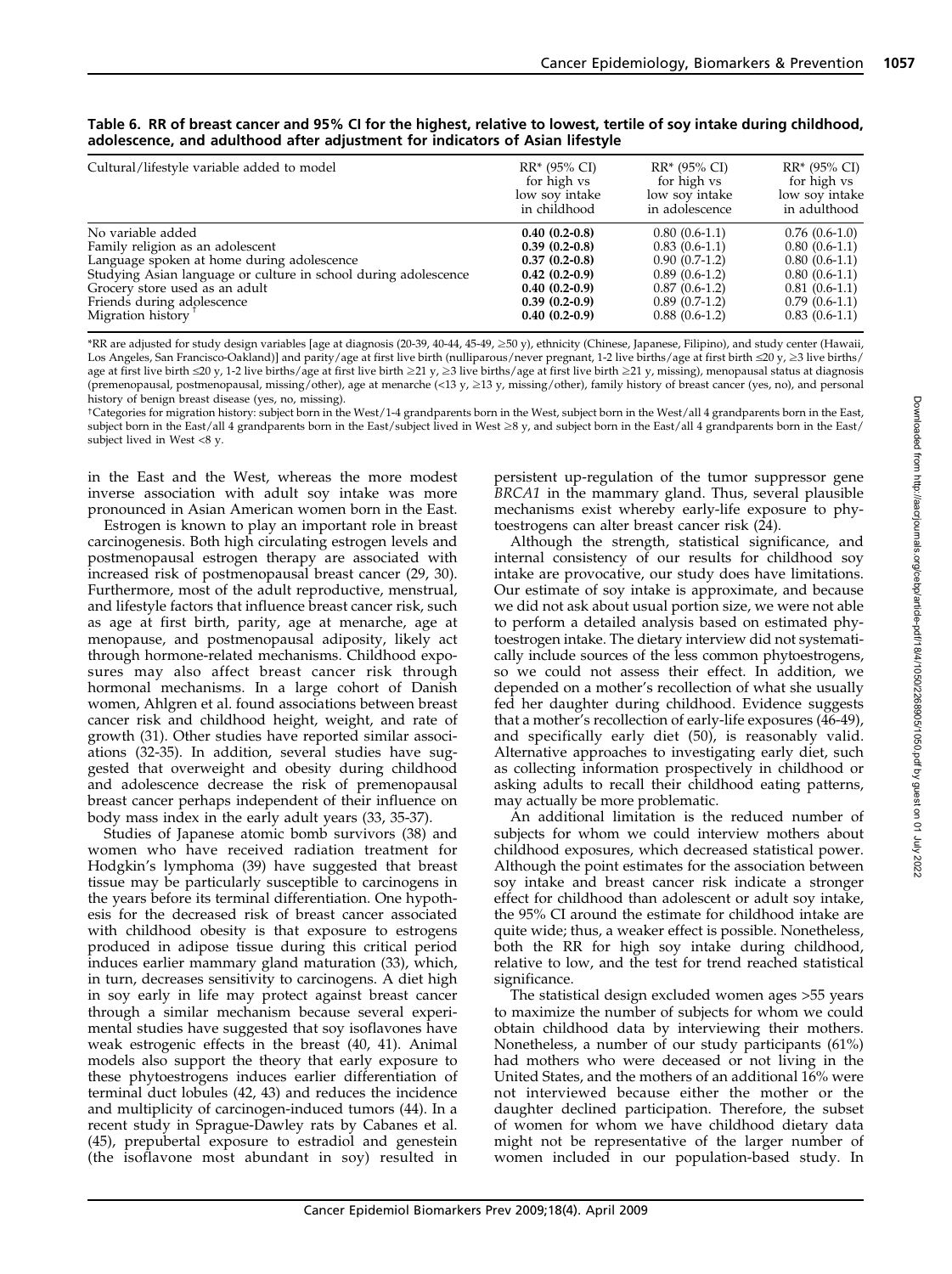particular, women who were postmenopausal or older at breast cancer diagnosis often had to excluded from the childhood soy analyses. Although the subset might not be fully representative, the proportion of study participants with childhood dietary data was similar in cases and controls. It is likely that the subjects with childhood information, all of whose mothers were currently living in the United States, were born in the United States or migrated to the United States at a young age and therefore were more westernized. These women would be expected to have a higher absolute risk of breast cancer, lower levels of childhood soy intake, and weaker effects of childhood soy exposure. Therefore, our results in this subset may have underestimated the influence of childhood soy exposure in a more representative Asian American population.

This study also has distinct strengths. We have reported previously a 6-fold gradient in breast cancer risk by migration patterns in these Asian American women (2). This gradient is comparable with the historic international differences in breast cancer rates between Asia and the West. Thus, this migrant population, similar in ethnic background but diverse with regard to lifestyle, facilitates examination of the modifiable lifestyles that contribute to breast cancer risk. Although several measures of acculturation were positively correlated with breast cancer risk, it was striking that adjustment for these measures of acculturation, and for a composite variable representing migration history, did not attenuate the protective effect of childhood soy intake. Therefore, soy may have a biological role in modulating breast cancer risk, and the timing of this exposure may be critical.

Our epidemiologic analysis is the first to clearly support a role for childhood soy intake in the etiology of breast cancer. The contribution of modifiable childhood exposures to breast carcinogenesis has been postulated for decades, but rarely tested, because of the challenges of designing and fielding an appropriate study. Although the results of our single study are not sufficiently robust to serve as the basis for individual dietary modification or public health policy, they suggest the need for a paradigm shift: for the careful examination of the role of childhood exposures in determining breast cancer risk through in vitro, animal, and appropriately designed epidemiologic studies.

#### Disclosure of Potential Conflicts of Interest

No potential conflicts of interest were disclosed.

#### Acknowledgments

The costs of publication of this article were defrayed in part by the payment of page charges. This article must therefore be hereby marked *advertisement* in accordance with 18 U.S.C. Section 1734 solely to indicate this fact.

We thank Information Management Services for analytic support, Westat for study management and data preparation, all the study subjects for willingness to participate, and the staff at the three study centers for careful work and enthusiasm. This work was supported in part by the intramural research program of the NIH and the National Cancer Institute.

#### References

1. Parkin DM, Muir CS. Cancer incidence in five continents. Comparability and quality of data. IARC Sci Publ 1992;:45 – 173.

- Ziegler RG, Hoover RN, Pike MC, et al. Migration patterns and breast cancer risk in Asian-American women. J Natl Cancer Inst 1993; 85:1819 – 27.
- 3. Buell P. Changing incidence of breast cancer in Japanese-American women. J Natl Cancer Inst 1973;51:1479 – 83.
- Dunn JE, Jr. Breast cancer among American Japanese in the San Francisco Bay area. Natl Cancer Inst Monogr 1977;47:157 – 60.
- 5. MacMahon B, Cole P, Brown J. Etiology of human breast cancer: a review. J Natl Cancer Inst 1973;50:21 – 42.
- 6. Trock BJ, Hilakivi-Clarke L, Clarke R. Meta-analysis of soy intake and breast cancer risk. J Natl Cancer Inst 2006;98:459 – 71.
- 7. Dai Q, Shu XO, Jin F, et al. Population-based case-control study of soyfood intake and breast cancer risk in Shanghai. Br J Cancer 2001;  $85:372 - 8$
- Do MH, Lee SS, Jung PJ, Lee MH. Intake of fruits, vegetables, and soy foods in relation to breast cancer risk in Korean women: a casecontrol study. Nutr Cancer 2007;57:20 – 7.
- Hirose K, Tajima K, Hamajima N, et al. A large-scale, hospital-based case-control study of risk factors of breast cancer according to menopausal status. Jpn J Cancer Res 1995;86:146 – 54.
- 10. Key TJ, Sharp GB, Appleby PN, et al. Soya foods and breast cancer risk: a prospective study in Hiroshima and Nagasaki, Japan. Br J Cancer 1999;81:1248 – 56.
- 11. Lee HP, Gourley L, Duffy SW, Esteve J, Lee J, Day NE. Risk factors for breast cancer by age and menopausal status: a case-control study in Singapore. Cancer Causes Control 1992;3:313 – 22.
- 12. Wu AH, Ziegler RG, Horn-Ross PL, et al. Tofu and risk of breast cancer in Asian-Americans. Cancer Epidemiol Biomarkers Prev 1996;  $5:901 - 6.$
- 13. Yamamoto S, Sobue T, Kobayashi M, Sasaki S, Tsugane S. Soy, isoflavones, and breast cancer risk in Japan. J Natl Cancer Inst 2003;  $95:906 - 13.$
- 14. Wu AH, Yu MC, Tseng CC, Pike MC. Epidemiology of soy exposures and breast cancer risk. Br J Cancer 2008;98:9 – 14.
- 15. Shu XO, Jin F, Dai Q, et al. Soyfood intake during adolescence and subsequent risk of breast cancer among Chinese women. Cancer Epidemiol Biomarkers Prev 2001;10:483 – 8.
- 16. Wu AH, Wan P, Hankin J, Tseng CC, Yu MC, Pike MC. Adolescent and adult soy intake and risk of breast cancer in Asian-Americans. Carcinogenesis 2002;23:1491 – 6.
- 17. Thanos J, Cotterchio M, Boucher BA, Kreiger N, Thompson LU. Adolescent dietary phytoestrogen intake and breast cancer risk (Canada). Cancer Causes Control 2006;17:1253 – 61.
- 18. Okasha M, McCarron P, Gunnell D, Smith GD. Exposures in childhood, adolescence and early adulthood and breast cancer risk: a systematic review of the literature. Breast Cancer Res Treat 2003;78:  $223 - 76.$
- 19. Hankinson SE, Colditz GA, Willett WC. Towards an integrated model for breast cancer etiology: the lifelong interplay of genes, lifestyle, and hormones. Breast Cancer Res 2004;6:213 – 8.
- 20. Adlercreutz H. Phytoestrogens and breast cancer. J Steroid Biochem Mol Biol 2002;83:113 – 8.
- 21. Messina M, McCaskill-Stevens W, Lampe JW. Addressing the soy and breast cancer relationship: review, commentary, and workshop proceedings. J Natl Cancer Inst 2006;98:1275 – 84.
- 22. Gammon MD, Fink BN, Steck SE, Wolff MS. Soy intake and breast cancer: elucidation of an unanswered question. Br J Cancer 2008;98:2 – 3.
- 23. Peeters PH, Keinan-Boker L, van der Schouw YT, Grobbee DE. Phytoestrogens and breast cancer risk. Review of the epidemiological evidence. Breast Cancer Res Treat 2003;77:171 – 83.
- 24. Warri A, Saarinen NM, Makela S, Hilakivi-Clarke L. The role of early life genistein exposures in modifying breast cancer risk. Br J Cancer 2008;98:1485 – 93.
- 25. Ursin G, Wu AH, Hoover RN, et al. Breast cancer and oral contraceptive use in Asian-American women. Am J Epidemiol 1999;150:561 – 7.
- 26. Wu AH, Ziegler RG, Pike MC, et al. Menstrual and reproductive factors and risk of breast cancer in Asian-Americans. Br J Cancer 1996;73:680 – 6.
- 27. Ziegler RG, Hoover RN, Nomura AM, et al. Relative weight, weight change, height, and breast cancer risk in Asian-American women. J Natl Cancer Inst 1996;88:650 – 60.
- 28. Horn-Ross PL, John EM, Lee M, et al. Phytoestrogen consumption and breast cancer risk in a multiethnic population: the Bay Area Breast Cancer Study. Am J Epidemiol 2001;154:434 – 41.
- 29. Key T, Appleby P, Barnes I, Reeves G. Endogenous sex hormones and breast cancer in postmenopausal women: reanalysis of nine prospective studies. J Natl Cancer Inst 2002;94:606 – 16.
- 30. Rossouw JE, Anderson GL, Prentice RL, et al. Risks and benefits of estrogen plus progestin in healthy postmenopausal women: princi-pal results from the Women's Health Initiative randomized controlled trial. JAMA 2002;288:321 – 33.